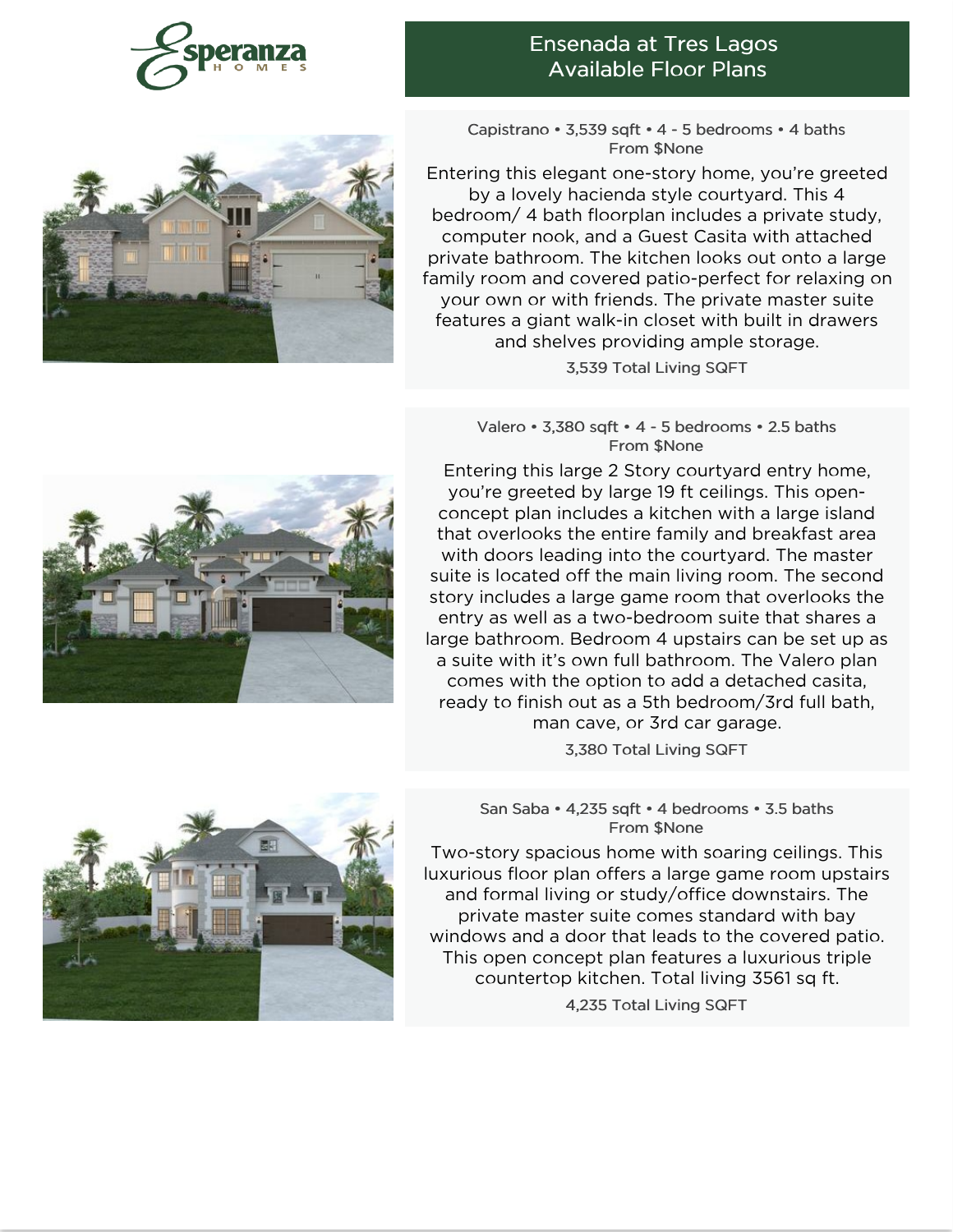

## Available Floor Plans



Guadalupe • 4,817 sqft • 5 - 7 bedrooms • 2.5 baths From \$None

This large two-story 5-bedroom, 2.5-bathroom home boasts 19 ft. ceilings and a curving staircase. The first floor includes a formal living and dining room, a study, and a large kitchen that overlooks the family room and breakfast area. The spacious master suite is also located downstairs and comes equipped with a large walk-in closet while the second floor features a game room, [media](https://www.esperanzahomes.com) room, and four bedrooms. There are options for 6th and 7th bedrooms and 4th and 5th bathrooms. 4072 Living Sq. Ft.

4,817 Total Living SQFT

Espada • 3,080 sqft • 3 - 4 bedrooms • 2.5 baths From \$None

Single Story Rotunda Entry home with optional study. This home offers an open kitchen with a large island that over-looks the family room. The master suite is privately located on the right side of the home and comes with a large master bath and bedroom-sized walk-in closet. An attached casita option is available with this floorplan which could be finished out as a guest suite with bath, man cave, craft room, or 3rd car garage. 2262 Living Sq. Ft.

3,080 Total Living SQFT

### Concepcion • 2,841 sqft • 4 bedrooms • 2.5 baths From \$None

2 Story spacious home with study. All bedrooms upstairs, perfect for the growing family! Many cool options such as the convertible party room/ garage opening to rear covered patio. Total Living 2419 sq. ft.

2,841 Total Living SQFT